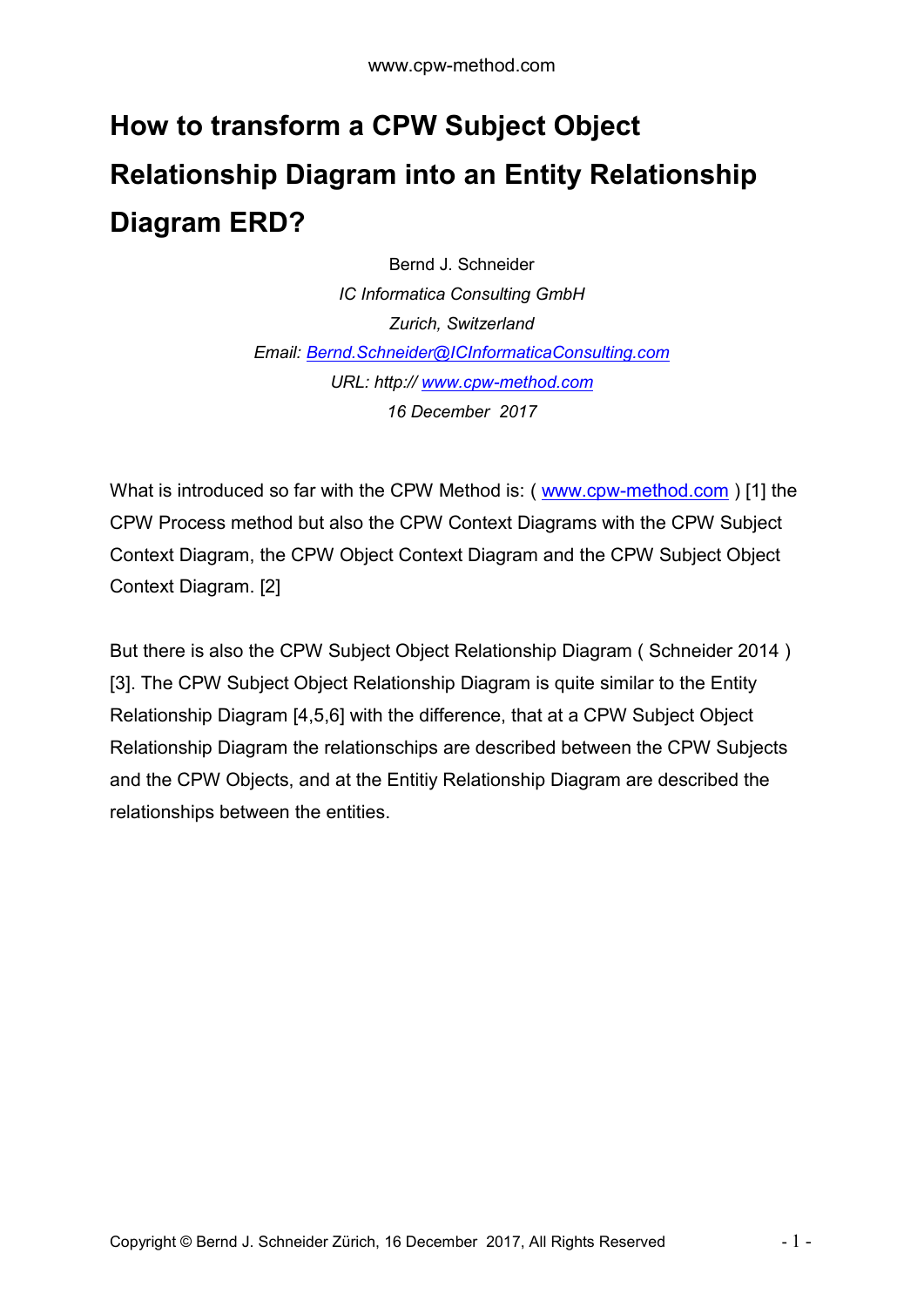The following Figures shows the Entity Relationship Diagram and the CPW Subject Object Relationship Diagram of the patent application ( Schneider 2014 ) [3].



## Fig. 48: BDM / ERD and CPW Subject Object Relationship Diagram

The Figures of the patent application ( Schneider 2014 ) [3] shows on the left side the Entity Relationship Diagram with their Relationships and on the right side the CPW Subject Object Relationship Diagram with their Relationships. What you see in the figures is also, that a Method Transformation is possible, where can be transformed from the CPW Subject Object Relationship Diagram a Entity Relationship Diagram and of course also the other way around where can be transformed from the Entity Relationship Diagram a CPW Subject Object Relationship Diagram.

Therefore it is possible to transform a CPW Subject Object Relationship Diargam into an Entity Relationship Diagram. And from the Entity Relatinship Diagram can be derived and created a Business Data Model BDM, a Logical Data Model LDM and a Physical Data Model PDM.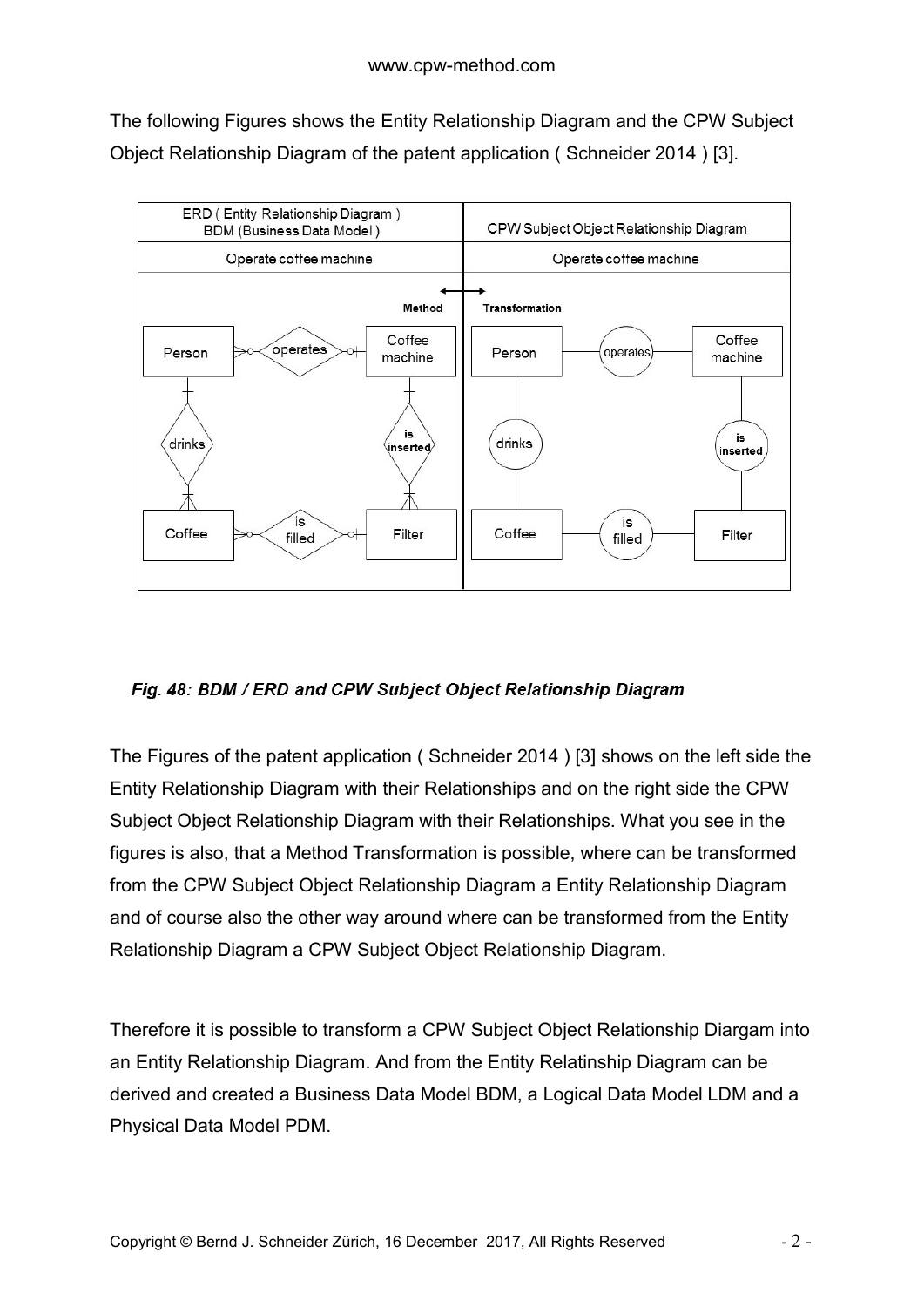And now coming back again to the CPW Process method, where every process step with the CPW Process is represented as simple sentence with a CPW Subject, a CPW Predicate and a CPW Object, is every process step with the CPW Process an abstract Use Case of a certain level of the CPW Subject Object Relationship Diagram, where is described the relationship with a CPW Predicate between a CPW Subject and a CPW Object. And also again with the possibility of the Method Transformation from a CPW Subject Object Relationship Diagram to a Entity Relationship Diagram, is also every process step at the CPW Process a abtract Use Case of a certain level of the Entity Relationship Diagram, where are described the relationships between two entities.

There are so many business analysts, they don't know so well the data modeling or the modeling of an Entity Relationship Diagram, but they become quickly familiar with the modeling of business processes with the process modeling method the CPW Process method. Experienced data modeler or entity relationship modeler can derive then from the work results of the business analysts, which realized on one hand the End to End business processes with the CPW Process method, and in addition they created also the appropriate CPW Subject Object Context Diagrams, the appropriate CPW Subject Object Relationship Diagram and then furthermore they can also realize the Entity Relationship Diagram, what is again then the basis to realize a business system or an application.

The data modeler sees at every process step at the CPW Process an abstract Use Case of the CPW Subject Object Relationship Diagram and the Entity Relatinship Diagram. This approach can be named as Agile CPW Subject Object Relationship Diagram Modeling or as Agile Entity Relationship Diagram Modeling and furthermore can be named the approach with the CPW Process method as Agile CPW Process Method Modeling or as Agile Process Method Modeling. The work with the CPW Method supports overall furthermore the methodical realization and translation from the Process Reengineering according to Davenport ( Davenport 1992 ) [7].

Business analysts are working with the CPW Process method initutive and they are not so familiar with the data modeling on the one hand, but on the other hand they lay with their results the foundation, so that then it is possible from these results to